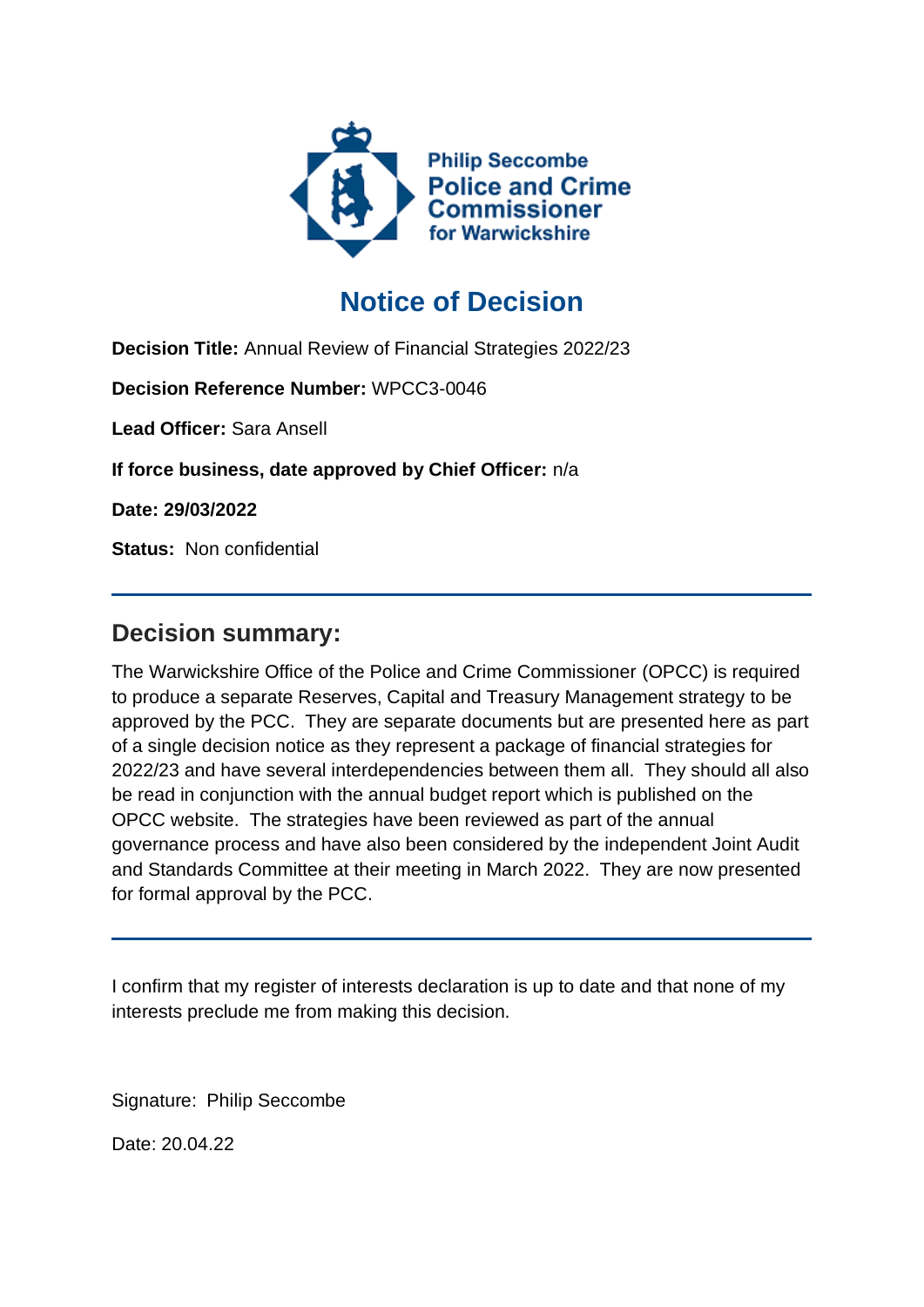# **Supporting information**

## **1. Background information**

The issues relating to each of the strategies are outlined in more detail below:

#### Reserves strategy 2022-23

Each year the Police and Crime Commissioner (PCC) reviews his reserve strategy in line with the budget.

In January 2018, guidance was issued to Police and Crime Commissioners (PCCs) by the Minister for Policing & the Fire Service that set out the Government's expectations around the information to be published by Police & Crime Commissioners on their financial reserves strategies.

The guidance stipulated that "each PCC should publish their reserves strategy on their website, either as part of their medium term financial plan or in a separate reserves strategy document. The reserves strategy should include details of current and future planned reserve levels, setting out a total amount of reserves and the amount of each specific reserve held for each year. The reserves strategy should cover revenue and capital reserves and provide information for the period of the medium term financial plan. Sufficient information should be provided to enable understanding of the purpose(s) for which each reserve is held and how holding each reserve supports the PCC's medium term financial plan.

The strategy should be set out in a way that is clear and understandable for members of the public and should include several key pieces of information as outlined in the attached document. The document contains information from the recently approved budget report and Medium term financial plan, but it also includes more comprehensive details on the types of reserves and to comply fully with the government requirements and CIPFA guidance

#### Capital Strategy 2022-23:

This is the third annual review of the capital strategy that has been undertaken. Its purpose is to demonstrate that capital expenditure and investment decisions are taken in line with desired outcomes and take account of stewardship, value for money, prudence, sustainability, and affordability.

The Capital Strategy is a key document for the Police and Crime Commissioner (PCC) and Warwickshire Police and forms part of the revenue and capital planning process. It provides a high level overview of how capital expenditure, capital financing and treasury management activity contribute to the delivery of desired outcomes. It also provides an overview of how associated risk is managed and the implications for future financial sustainability. It also includes an overview of the governance processes for approval and monitoring of capital expenditure.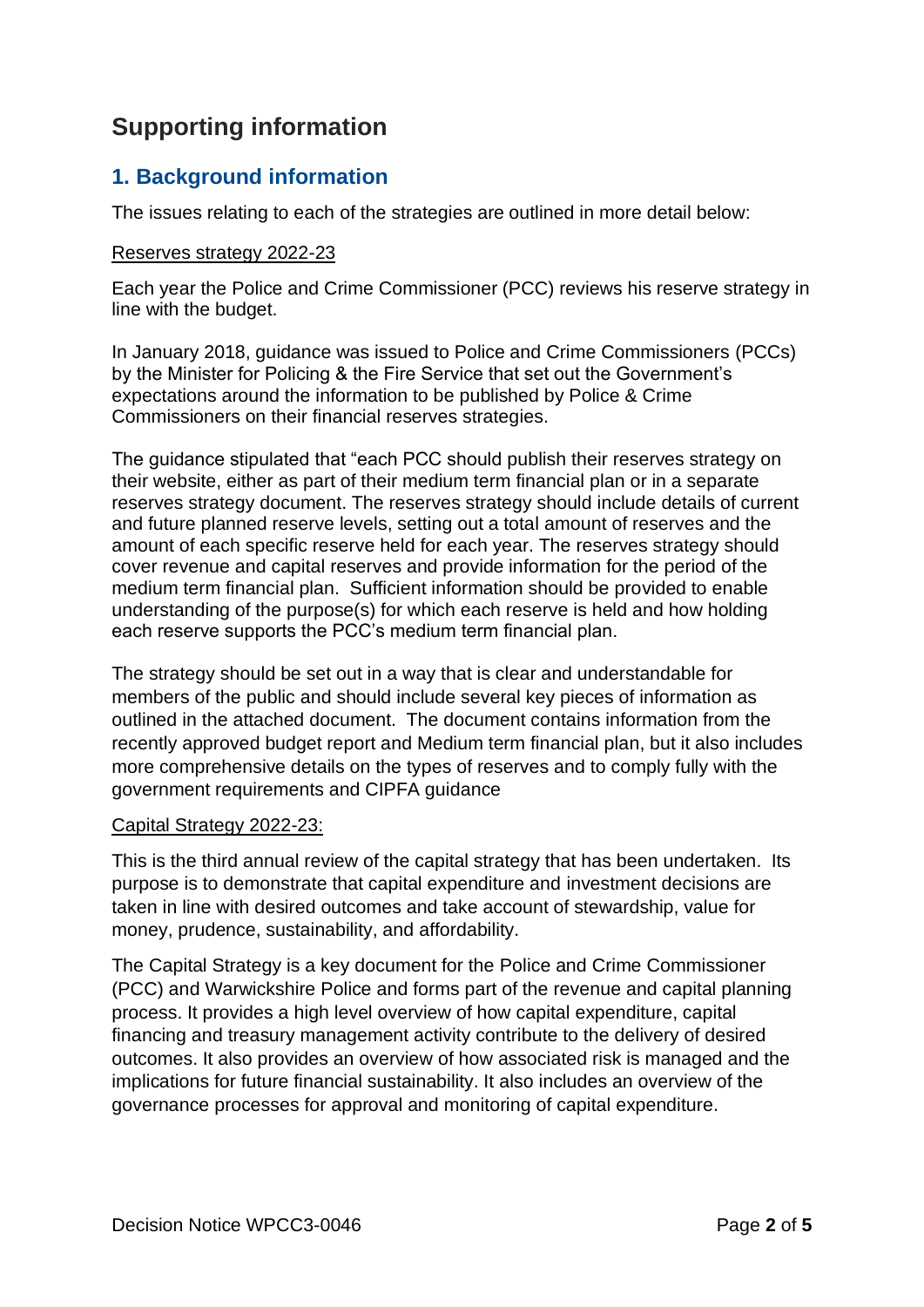The capital strategy links in with the treasury management strategy in terms of funding strategies particularly borrowing for the capital programme. It is therefore suggested that the two documents are read in tandem.

#### Treasury management strategy 2022-23:

The Treasury Management Strategy is a more long standing document. Warwickshire must operate a balanced budget, which broadly means that cash raised during the year will meet cash expenditure. Part of the treasury management operation is to ensure that this cash flow is adequately planned, with cash being available when needed. Surplus monies are invested in low risk counterparties or instruments commensurate with the Police and Crime Commissioner's low risk appetite, providing adequate liquidity initially before considering investment return.

The second main function of the treasury management service is the funding of the Commissioner's capital plans. These capital plans provide a guide to borrowing need, and longer-term cash flow planning to ensure that the WOPCC can meet its capital spending obligations. This management of longer-term cash may involve arranging long or short-term loans.

The responsible officer for treasury management is the Chief Finance Officer to the Police & Crime Commissioner (CFO) and the day to day responsibilities for treasury management are delegated to the force in accordance with the corporate governance framework.

CIPFA defines treasury management as:

*"The management of the local authority's investments and cash flows, its banking, money market and capital market transactions; the effective control of the risks associated with those activities; and the pursuit of optimum performance consistent with those risks."* 

The Commissioner receives as a minimum, three main reports each year, which incorporate a variety of polices, estimates and actuals. These reports are also shared with the Joint Audit and Standards Committee for scrutiny and consideration.

**Treasury management strategy** (attached), which includes the prudential limits and prudential indicators.

The report covers:

 $\Box$  the prudential indicators and borrowing strategy in accordance with the capital programme as included within the budget report, and the capital strategy.

 $\Box$  The minimum revenue provision (MRP) policy (how residual capital expenditure is charged to revenue over time)

 $\Box$  The treasury limits and overall strategy (how the investments and borrowings are to be organised)

 $\Box$  The investment strategy (the parameters for managing investments)

 $\Box$  Information regarding the economic and local context and debt rescheduling.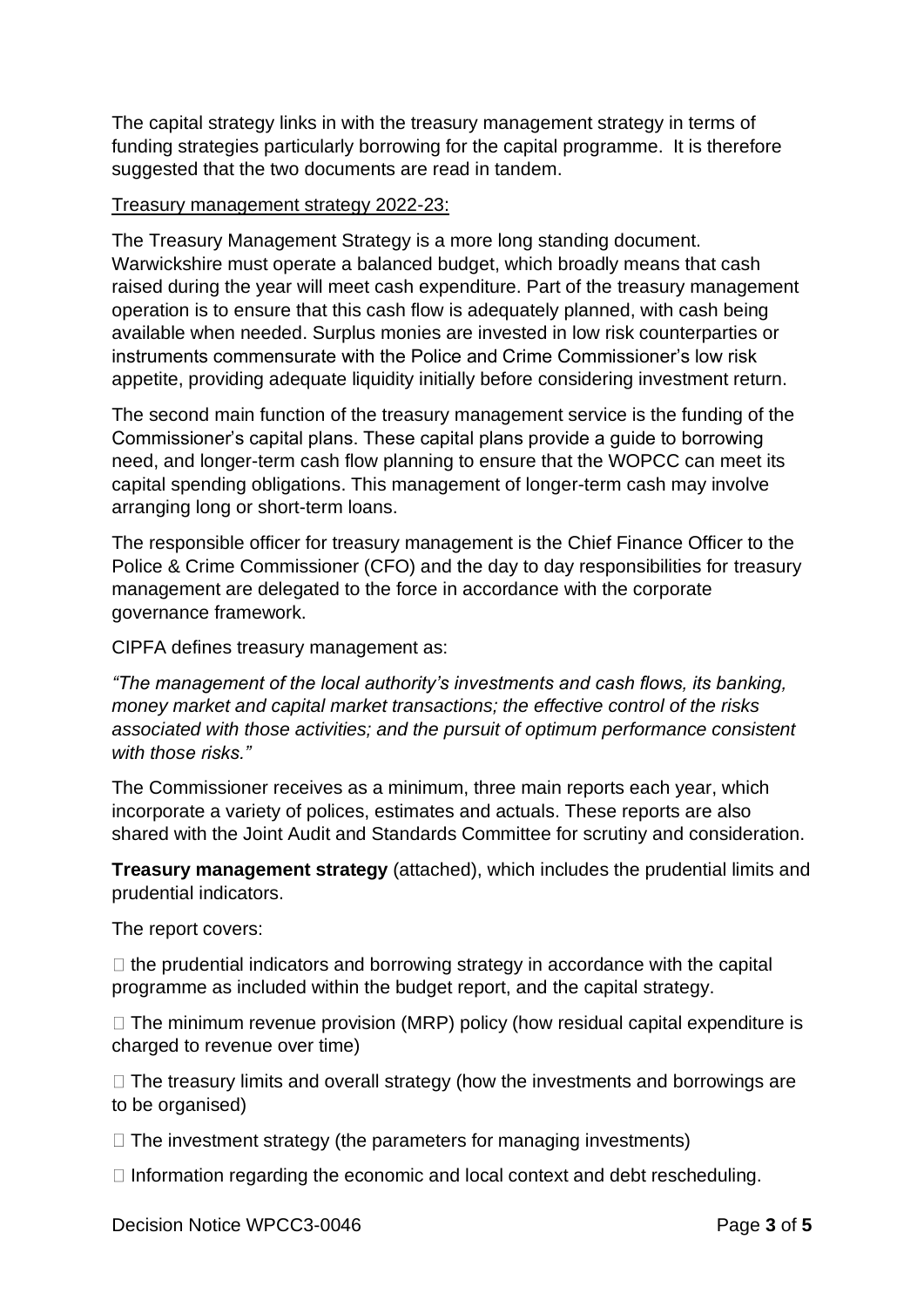**A mid-year treasury management report** – This will update the Commissioner with the position regarding capital spending and financing, including investment and borrowing implications, and the amendment of any prudential indicators as necessary. It also monitors whether the treasury activity is meeting the strategy and whether any policies require revision.

**A year end treasury report** – This provides details of a selection of actual prudential and treasury indicators and actual treasury operations compared to the estimates within the strategy.

The Commissioner scrutinises and approves the reports as appropriate and relies on the feedback from the Joint Audit and Standards Committee in this endeavour.

Warwickshire OPCC uses Arlingclose as its expert external treasury management advisors, although the OPCC recognises that responsibility for treasury management decisions remain with the organisation at all times and will ensure that undue reliance is not placed upon our external advisors. However, it also recognises that there is value in employing external providers of treasury management services to acquire access to specialist skills and resources.

The CIPFA Code requires that the responsible officer ensures that relevant personnel receive adequate training in treasury management. Such training will be sought during the course of the year.

## **2. List of additional information attached as appendices**

The capital strategy

The Reserves strategy

The Treasury Management strategy

#### **3. Expected benefits**

The PCC will comply with all current guidance and legal requirements regarding these elements of its financial affairs, and they help to ensure good financial governance within the organisation and across the force and set the strategic direction for the future.

#### **4. Impact of not approving the application**

There will be a failure to comply with relevant legislation and guidance

## **5. Costs (including any identified savings)**

Any cost information or financial implications are covered in each of the relevant documents

## **6. Equality implications**

All relevant policies apply